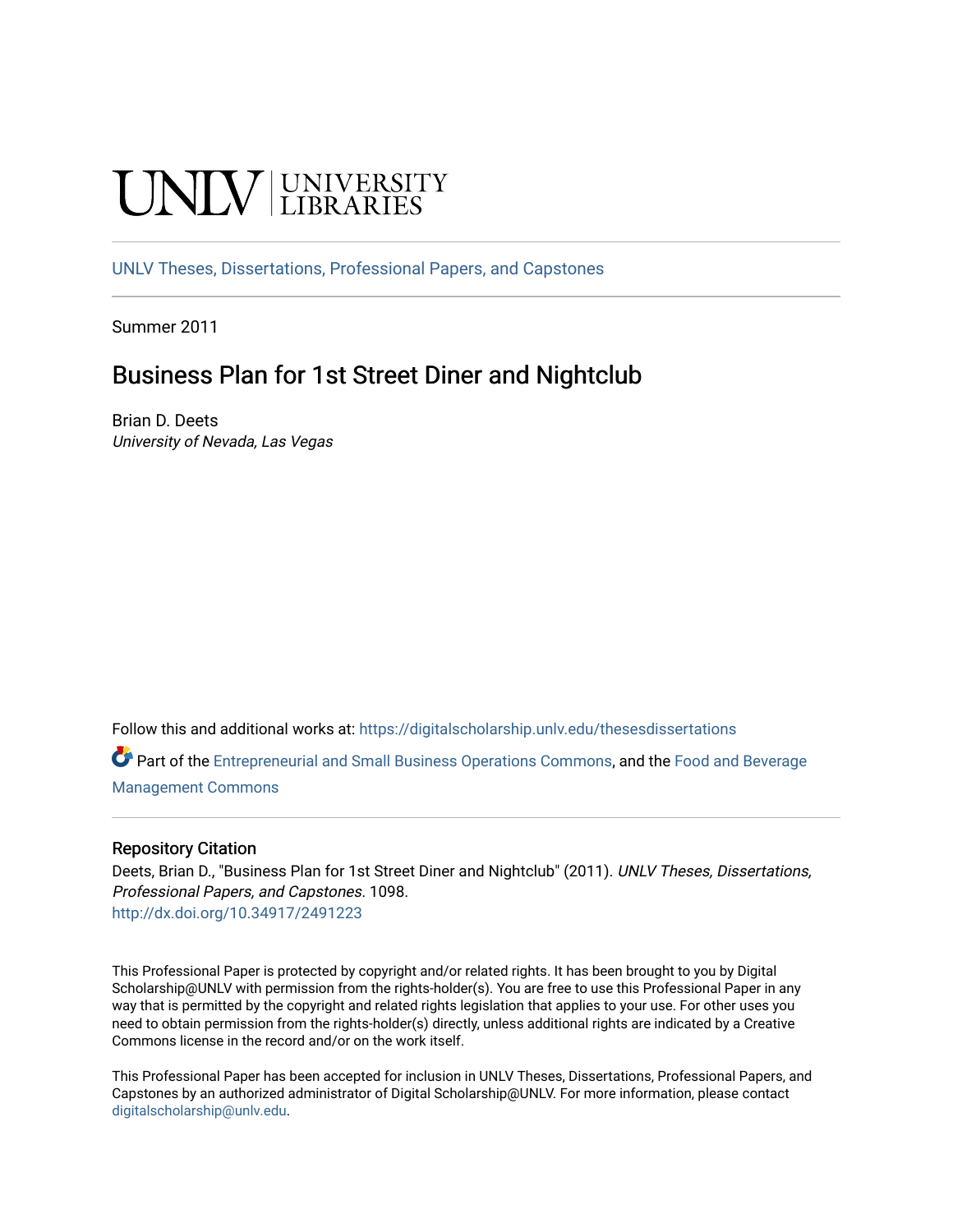## Business Plan for 1<sup>st</sup> Street Diner and Nightclub

by

Brian D. Deets Bachelor of Arts, Advertising Bachelor of Science, Hotel, Restaurant & Institution Management Iowa State University 2001, 2007

A professional paper in partial fulfillment of the requirements for the

**Master of Hospitality Administration William F. Harrah College of Hotel Administration**

> **Graduate College University of Nevada, Las Vegas August 2011**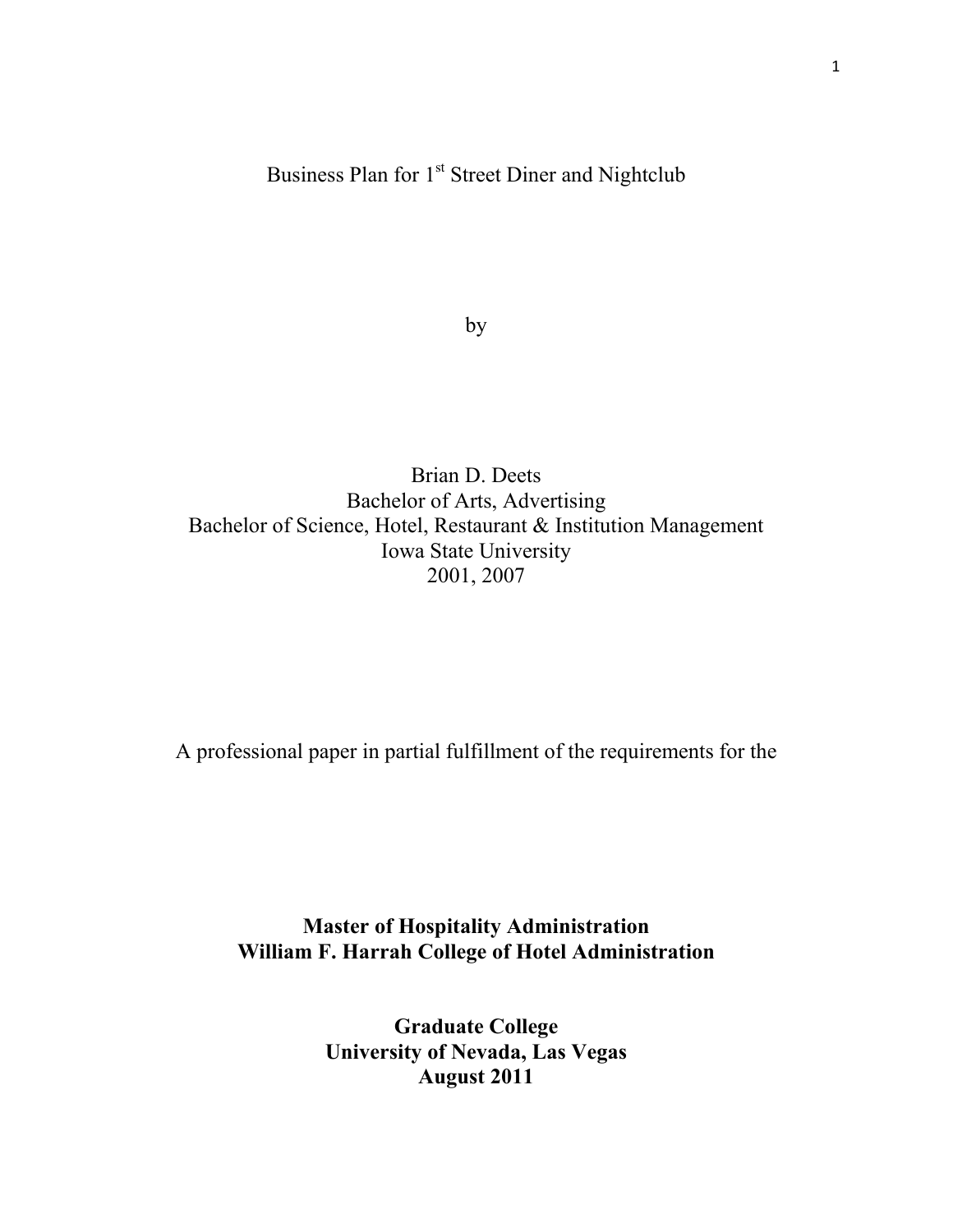#### **ABSTRACT**

A business plan was created for a diner and nightclub located in downtown Des Moines, Iowa, and the concept was found to be unique to the Des Moines area. The downtown community is home to sixty-six American-cuisine eateries, is under continued development, and looking to house more restaurant and entertainment establishments. Des Moines has a five-county metropolitan area with a population of 562,000 and Des Moines alone is home to 200,000 people. The downtown community is growing, and with the projected employment outlook to rise 11%, downtown's 77,000 employees will also increase. These findings suggest that there is a market in downtown Des Moines for a restaurant and live music establishment. With proper business planning, restaurant development, web design, and a strong knowledge and understanding of hospitality law, a restaurateur can succeed in the downtown Des Moines area.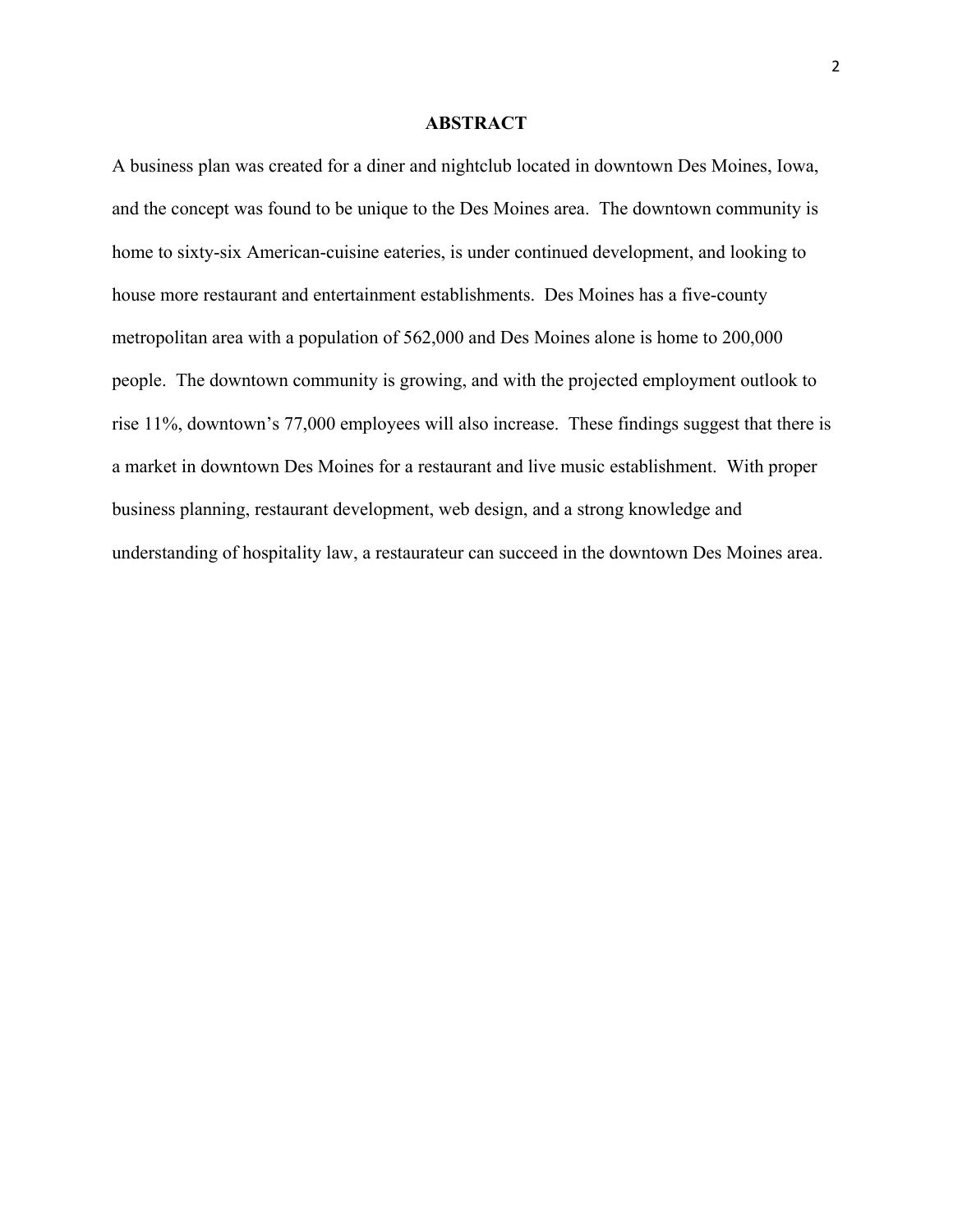#### **PART ONE**

#### **Introduction**

From start to finish this paper will develop a business plan for a diner and nightclub concept. The concept will serve diner delectable's in a classic diner atmosphere, but with a hidden live entertainment room. It will be open seven days/nights a week in a high-traffic location, yet to be determined, but that is in the downtown Des Moines, Iowa area. The goal is to complete a business plan that can be taken to a bank in order to secure a loan. Later, emphasis will be made in developing a simple yet creative menu that maintains uniqueness and variety. Along with the menu the music venue will be a focus and must be simple yet creative as well. Both of these will be developed with overhead in mind. The concept shall be simple with low overhead and the menu and layout will be crucial to this recipe for success. This is the agreed upon option from my committee chair, Dr. Clark Kincaid. The overall business plan will discuss the following:

#### **Purpose**

The purpose of this professional paper is to develop a business plan for a diner and nightclub concept that can ultimately come to fruition and be opened in the downtown Des Moines, IA area. This paper will result in a final product that can be taken into a bank in order to secure a small-business loan.

#### **Objectives**

- to achieve a satisfactory and passing grade for this professional paper
- to secure a small-business loan within the Greater Des Moines area secured through the U.S. Department of Veterans (VA) or the U.S. Small Business Administration (SBA), and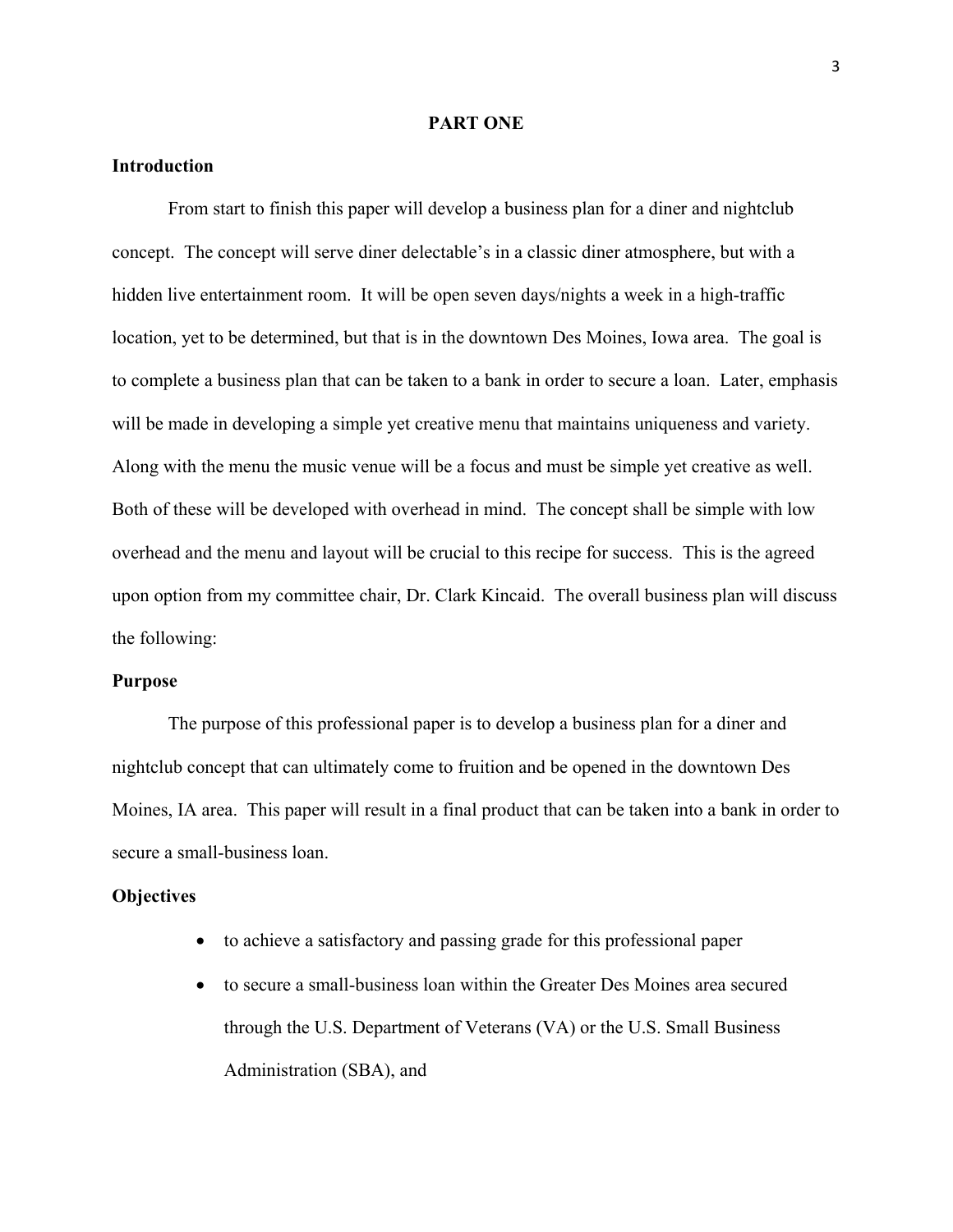• to open a restaurant within in downtown Des Moines.

#### **Justification**

Without developing a business plan a small-business loan is virtually impossible to gain unless large amounts of cash are on-hand, and even then a bank loan may get denied. The first step in securing a loan, especially in the hospitality industry, is experience. The applicant has this step complete, well documented, was successful in the industry and has outstanding references. The next step is education. Two bachelor's degrees with one in Advertising and the other in Hotel, Restaurant and Institution Management have been completed, and a Master's of Hospitality Administration is in its final stages for the applicant. A lender will look positively on these necessary tools and then look at the product (the business plan) that is placed in front of them and see if it will yield results. These results must project financial success and ensure the lender that their loan will be paid-in-full plus interest. If this business plan can layout a framework for success, and the applicant can go to the lender with an ample amount of start-up cash, it is more likely that a small-business loan can be secured.

#### **Constraints**

Constraints that are environmental or that are without control in this process will be as follows:

- economy
- local economic conditions
- size and location (to be determined), and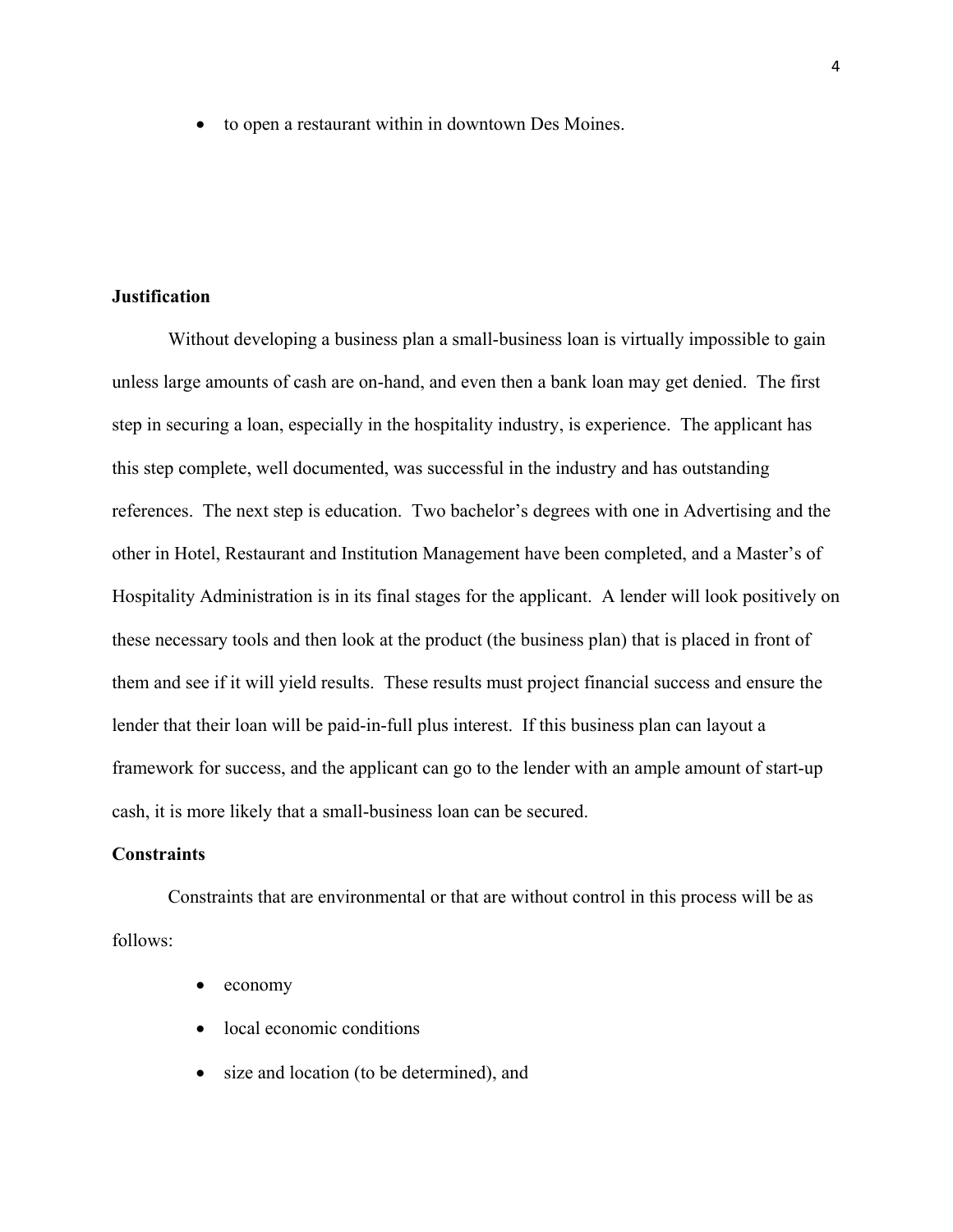• competition (depending on location).

Below is a list of self-imposed constraints and problems that currently exist in opening a restaurant:

- details vs. vagueness
- start-up cash and working capital
- time for proper planning vs. deadlines to meet for this project, and
- first-time writing a business plan.

All of the constraints listed above are simply "considerations" throughout the planning process and can play a vital role in the positive or negative outcome of this business plan. The self-imposed constraints are very critical but controllable with proper planning, research, and focus.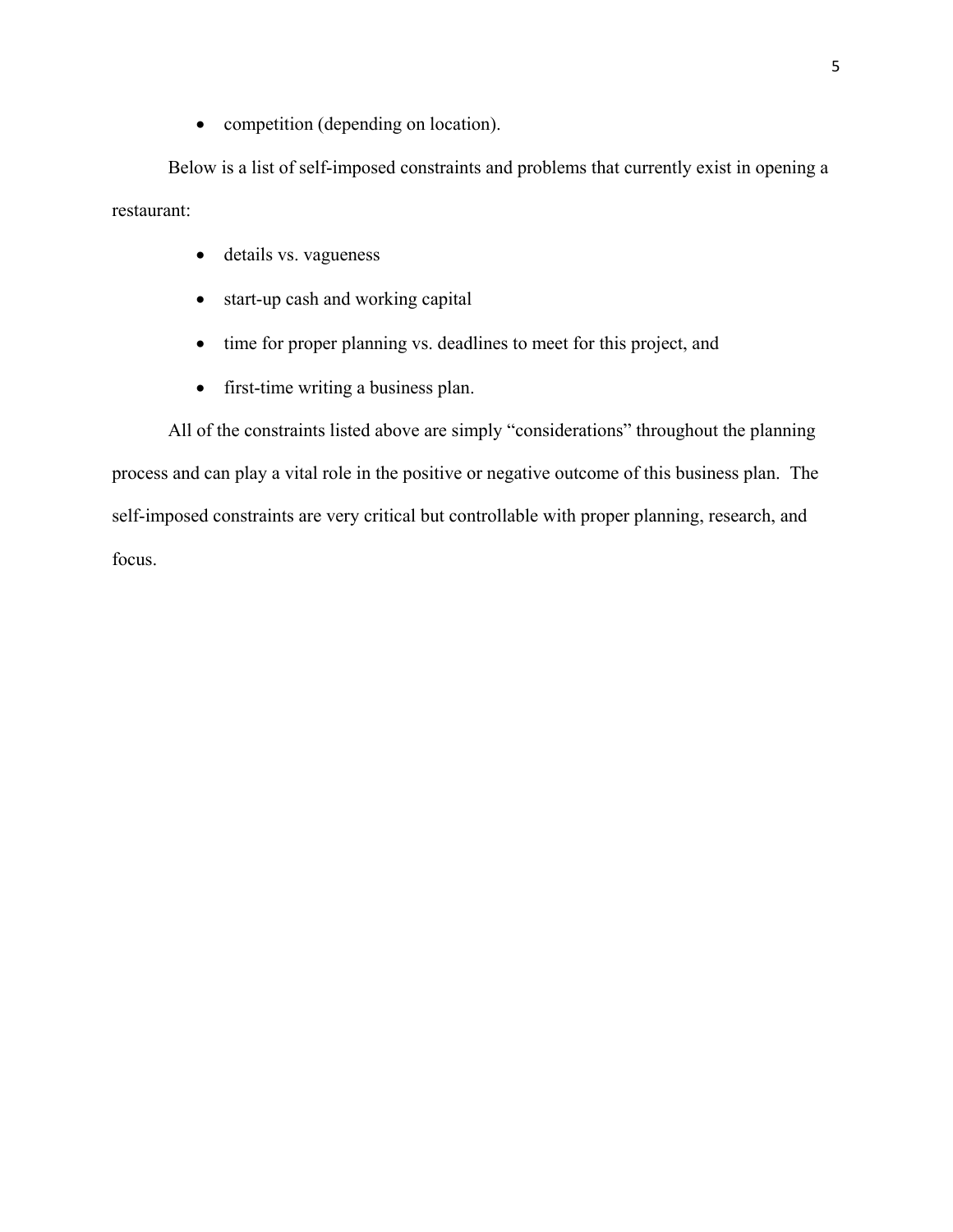#### **PART TWO**

#### **Literature Review**

#### **Introduction**

When opening a restaurant there is a 60% probability that one might fail within the first three years (Zagat  $\&$  Zagat, 2011). Though this is true and most restaurant consultants will say "Don't do it!", the odds get better with more preparation, planning, and experience. A restaurant that can be opened properly can succeed regardless of the challenges it will face, and it all starts with having a plan. Furthermore, knowing and understanding the restaurant business as a whole is very important, and one must also understand and be able to grasp new technologies, including website design, and be able to utilize it in marketing and sales. Along with this, general knowledge of the financial and legal aspects that go with opening and operating a restaurant is a must. While location may be seen as the most important determinant, there are also other factors that contribute to a restaurant's success, like time commitment, attention to the business, and passion. In their first year, 26.16 % of independent restaurants fail, and how well an owner juggles the demands of the business with family life is actually one of the most critical factors contributing to a restaurant's success rate (Parsa, Self, King, & Njite, 2005). Even though there are many failures, some of them are profitable and simply cannot handle the workload of owning and operating a restaurant. As long as a restaurateur's passion can mesh with knowing and understanding the mechanics of the business, the odds are in favor of a successful and longlasting restaurant business.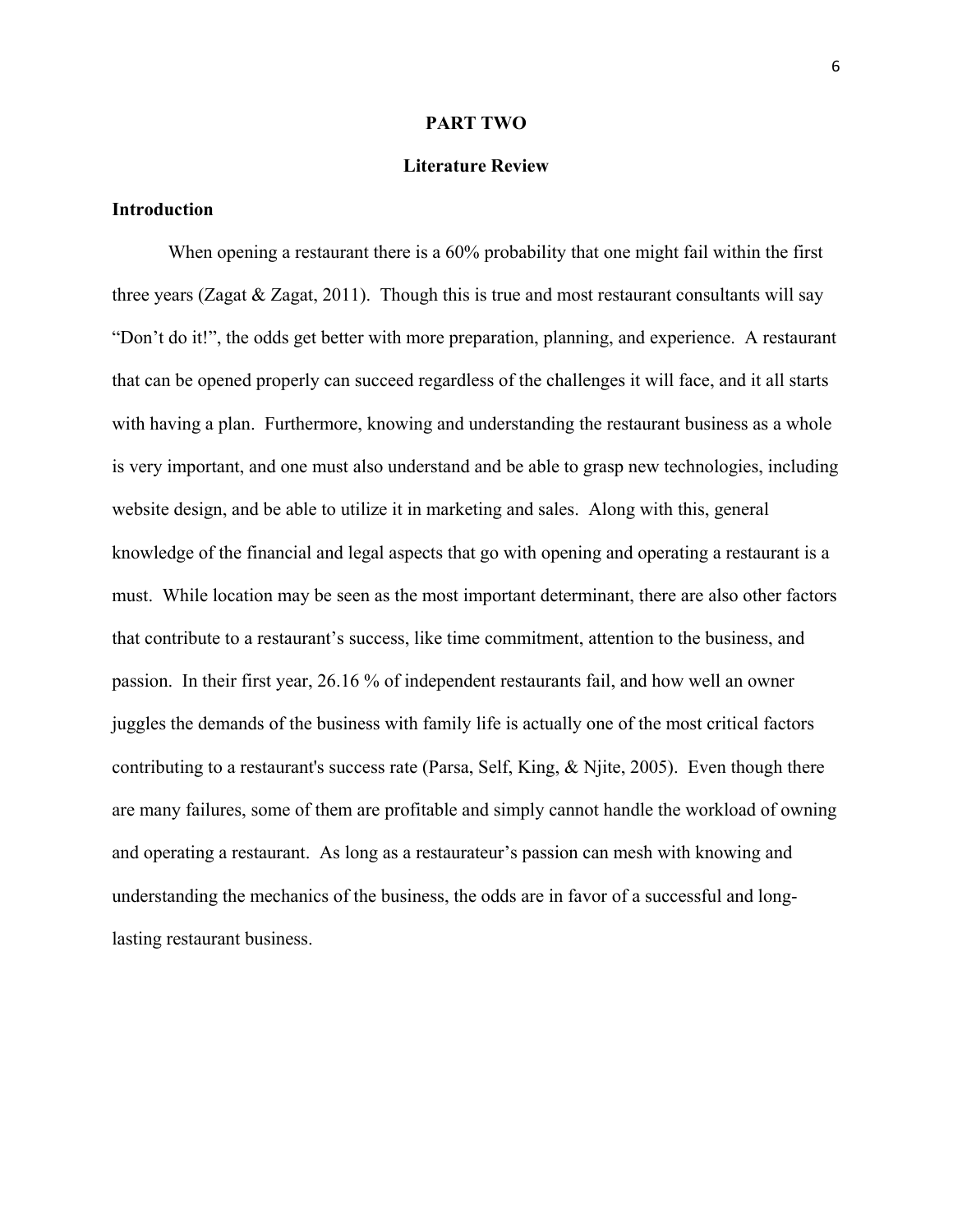#### **Restaurant Operations**

**Standard Operating Procedures (SOP's).** In order to run a successful restaurant business it is important to have standard operating procedures in place. These procedures are necessary for both the front-of-house and the back-of-house to work in a coordinated effort, and effectively and efficiently service guests. Operationally, these procedures cover everything from how to open the restaurant, how to greet a guest, how to serve a guest, how to run the point-ofsale, how to prepare and cook the food, what to do in case of a fire, what to do if an incident occurs, and much, much more. Ultimately, these procedures will help increase the service performance that is provided. Without a proper restaurant SOP, a restaurant business will not be able to satisfy and meet a guest's expectations.

The first step to success is having a restaurant SOP (Rashwan, 2009).

**Principles of Food, Beverage, and Labor Cost Controls.** In 2006, Dittmer & Keefe III's book, "Food, Beverage, and Labor Cost Controls", states the importance of having a working knowledge of ingredients and portion sizes, the production method, and the quantity of food and beverages that go into menu items, and how it is necessary to develop standards and standard procedures for menu items. Understanding food production control and foodservice operational costs is of critical importance when opening and operating a restaurant. It will aid in keeping costs down, overhead low, waste at a minimum, and offering quality products consistently. Additionally, engineering and analyzing a menu benefits the restaurateur as it allows them to understand the costs and percentages, contribution margins, and what works on a menu and what does not. Menu engineering provides information about a menu item's profitability, as well as popularity, so that proactive planning, recipe design and customer pricing decisions can be made (Nessel, 2011).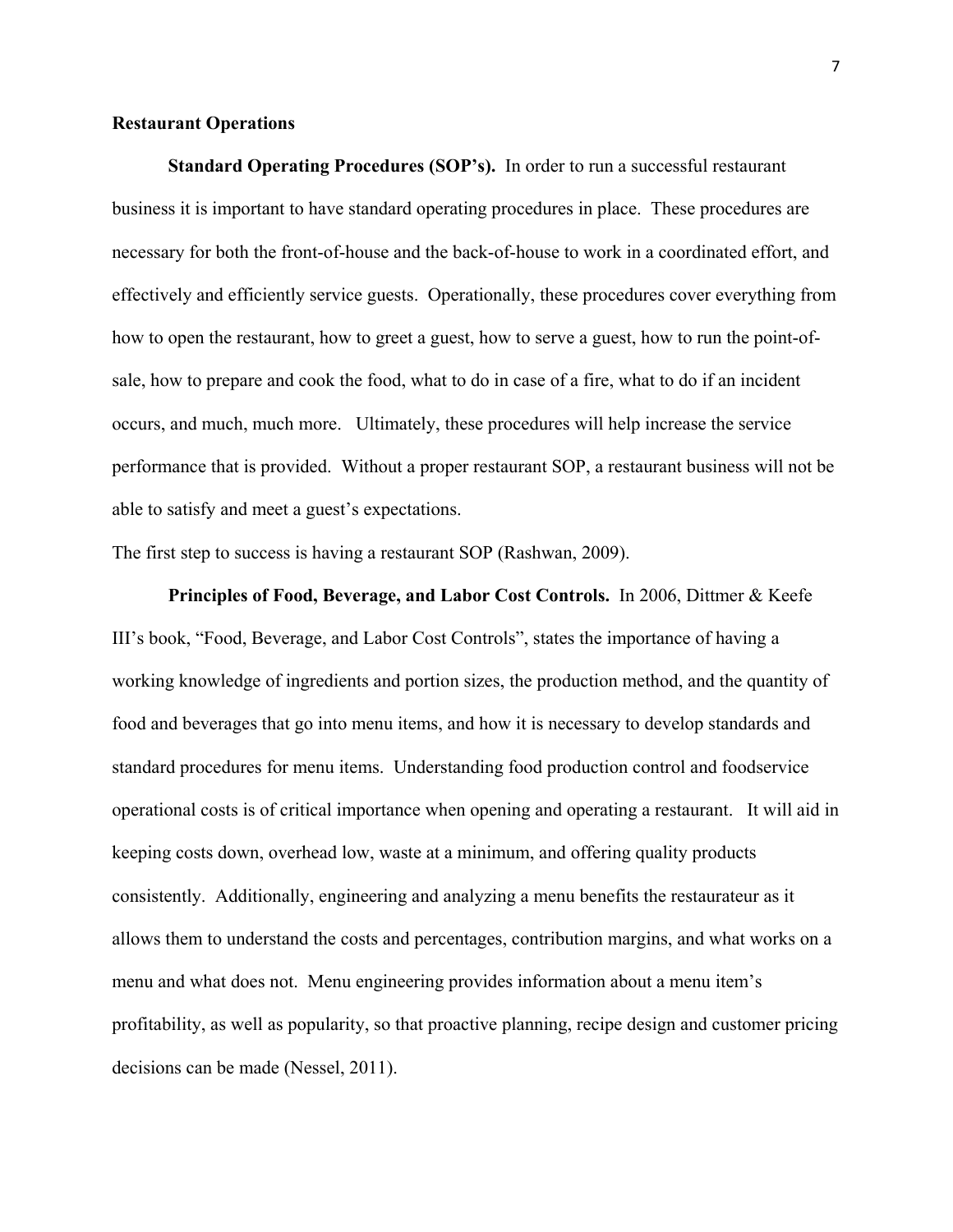Dittmer and Keefe III also examine beverage control and go into detail about the different types of beverage offerings, setting prices, purchasing and storing, inventory control, and again standards and standard procedures. Like food, excessive costs can develop with beverages and lots of revenue can be lost if not paid attention to. Revenue can also be gained though by understanding and paying attention to beverage control and costs.

It is essential that a restaurateur understands labor, equipment needed, training, preparation, hours of operation, etc. These will then reveal labor considerations such as compensation, and the implications of turnover. Labor issues are still the No. 1 concern of most restaurant owners and managers (Pavesic, 2011). Though it can be controlled through sound scheduling and improved employee productivity, staff positions can be minimized through proper food and beverage control, and menu engineering. Keeping things fundamentally simple will help produce lower labor costs.

#### **Business Planning**

**Business Research.** In 2008, Zikmund, Babin, Carr and Griffin, discuss in their book, "Business Research Methods", the importance of research, and how to effectively conduct and gather research. The process of research includes asking the right questions in order to achieve results that have the right answers. After sifting through the information, understanding it, and using it, both businesses and customers will be better off. Most of the time research is done to identify customers, and design the business around those customers. The more that is known about the business industry one is going into and the type of people that will use the business, the more chance one has of being successful (Cox, 2008).

There is a variety of ways to gather useful information when starting a business, or in this case, opening a restaurant. "Business Research Methods" reviews how to communicate with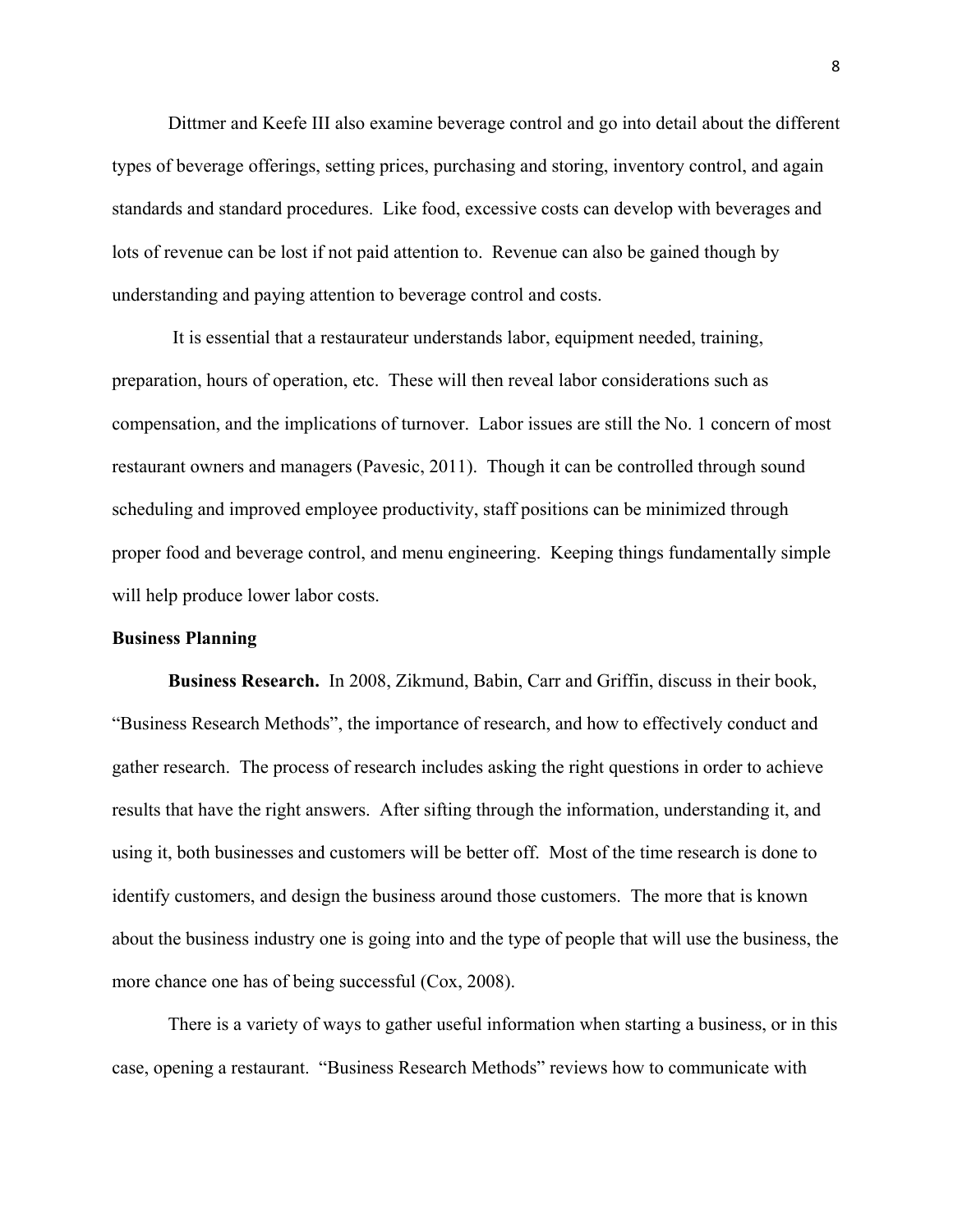respondents, and it can be in-depth or very simple, it can be through day-to-day activities and informal, or it can be formal. Regardless, useful data and feedback can be obtained through text messaging, phone conversations, emails, interviews, or surveys and questionnaires. Cost and time are always factors when conducting research. Though paper surveys are cheap in restaurants, they are often time consuming and get a poor response rate, so usually if feasible, online surveys can be more beneficial as the answers provided offer the business a more complete picture (Black & Wilborn, 2003). Observation research methods will also benefit a restaurateur as they can witness and document behavioral methods of both people and physical objects. When starting a restaurant, research can be conducted by visiting the competition and observing what works and what does not, along with things like the space, inside and out, the point-of-sale systems, staff, restrooms, the menu, and even a website can be observed. Whether or not results bring numbers and statistics or they bring quality answers, both are beneficial. Quantitative research is generally better for confirming and clarifying, while qualitative research is usually better for exploring, understanding and uncovering (Dengler, 2010). Qualitative research can be extremely vital in opening a restaurant, in order to better understand the target market's needs and wants.

**Business Planning Software.** Creating a successful business starts with having a plan. A plan, through well-organized thoughts, needs to be transferred to paper, and "Business Plan Pro" software helps businesses do just that. The software is fast, easy, and helps businesses avoid costly mistakes. Entrepreneur magazine recommends it as number one and says it is "the leader in business planning software".

This software is easily customizable for any business and after answering a few simple questions when getting started, an outline is generated. Step-by-step guidance makes the process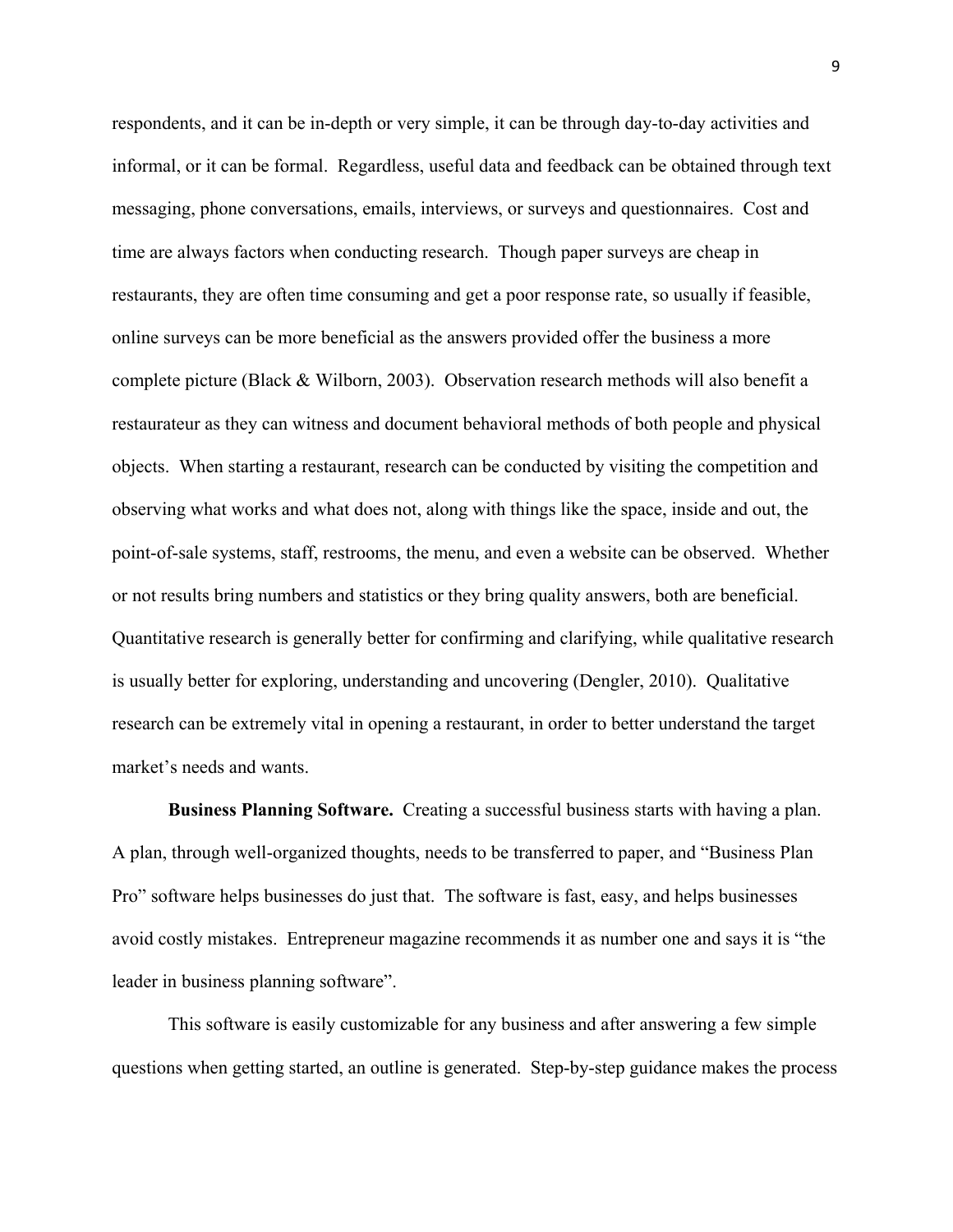very easy and businesses can even choose from over 500 sample plans to utilize in meeting their needs. Along the way numerous calculations will need to be done and the software will do this and also explain every financial term. Ultimately, detailed spreadsheets and financials will be created, including tables and charts that further highlight business financials. A Plan Review section will check the plan for completeness, accuracy, and inspect financials against standard accounting and planning rules. To complete the plan, free industry data is included to help businesses further their financial research and compare it against others in the industry. Legal advice through various resources is also available to answer most legal questions. Lastly, online resources are available to help businesses get information on things like how to present the plan, get funding, marketing advice, and business operations advice and tools.

This software is a one-stop-shop when creating a business plan and CNNmoney.com says it is "An easy way to get started." So easy there are over a million Business Plan Pro users.

**Why Go into Business?** People start their own businesses for various reasons, and according to Dun and Bradstreet (2000), 41% joined the family business, 36% wanted more control over their future, 27% are tired of working for someone else, or 5% were downsized or laid off. Regardless of why though, a person should dig further into their reasoning, and look into the feasibility of beginning a new venture. In 1995, Paulson and Layton in their book, "The Complete Idiot's Guide to Starting Your Own Business", asks the question, "Why go into Business?". They ask the reader their personal and financial goals, and motivations for starting a business. Answering these questions allows a person to put organized thoughts down on paper, which is the initial stage in displaying a commitment to the business, and which then lays the foundation for beginning a business plan. Answering these questions will additionally help in determining the business structure.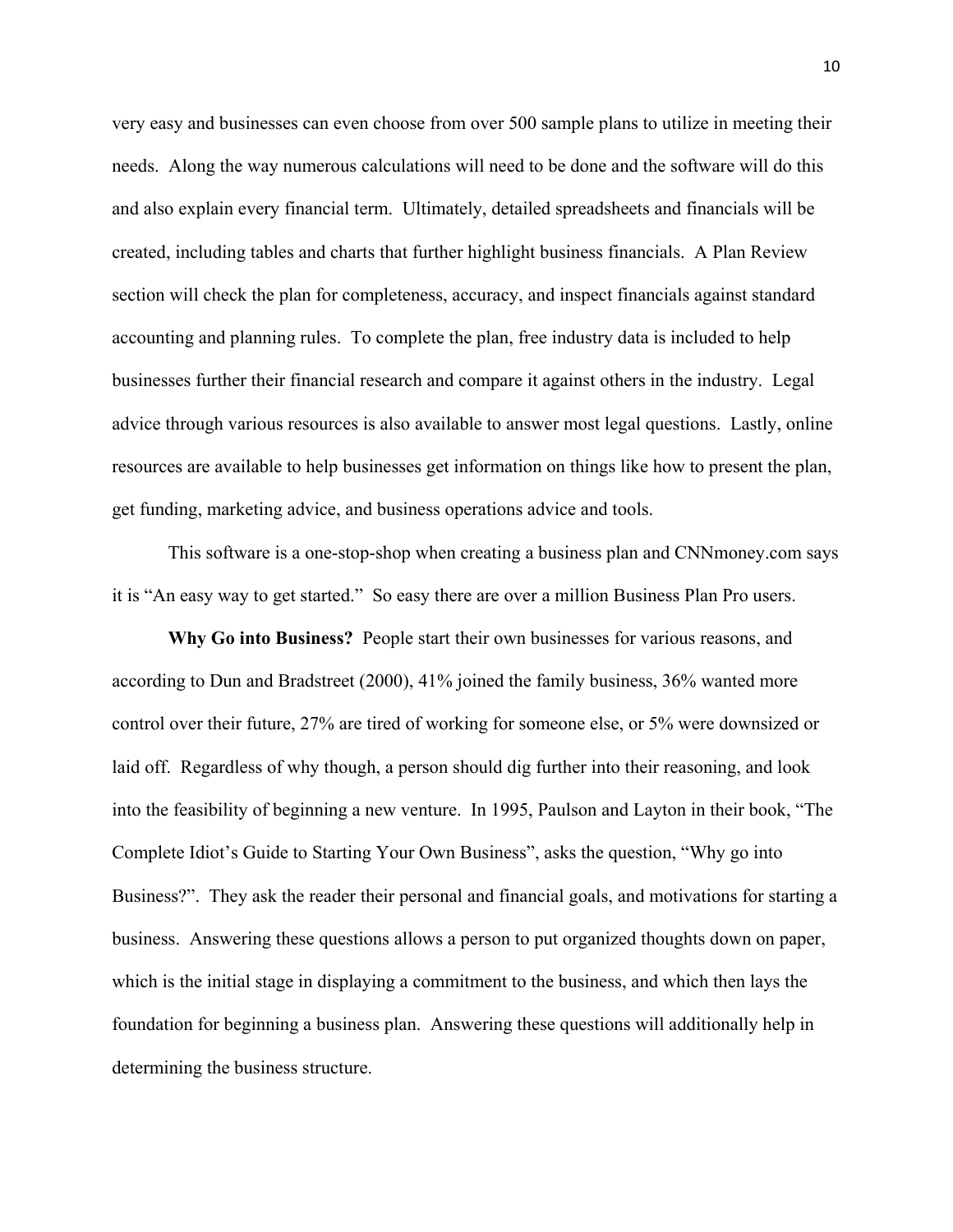**Business Law.** Labor and employment law is essential to any business owner or restaurateur and understanding the Employment-At-Will Doctrine is just the beginning. Only Montana does not apply this doctrine, but it states that either party may terminate an employment contract at any time and for any reason, unless the contract specifically provides to the contrary. Furthermore it reviews wage-hour laws, federal labor laws, electronic monitoring, email and ethics.

Google "labor law violations in restaurants" and there will not be a shortage of articles discussing labor and employment law violations. In a sweep of 43 randomly picked restaurants in Korea-town Los Angeles in 1998, investigators found that 200 workers were underpaid by \$250,000. All but two of the restaurants had violated the labor laws, said regional spokesman Tino Serrano of the U.S. Labor Department (Kang, 1998). "Restaurant workers are some of the nation's lowest paid and most vulnerable workers," Labor Secretary Alexis M. Herman said in a statement. This statement was made in reference to the Korea-town violations.

A restaurateur should also be familiar with Article 2 of the Uniform Commercial Code that is known as the "sales law", which applies to persons in the hospitality industry. Other labor and employment laws of vital importance that need to be understood Employment are the Fair Labor Standards Act, Equal Pay Act, workers compensation, the Equal Employment Opportunity Act, and discrimination. There is much more in business and hospitality law than what is discussed above, and any business owner should reference law resources or seek legal counsel for guidance.

#### **Vendors**

The vendors that are primarily utilized when opening a restaurant in the Des Moines, IA market are Sysco and Farner-Bocken for food, and Iowa Beverage Systems and Doll Distributing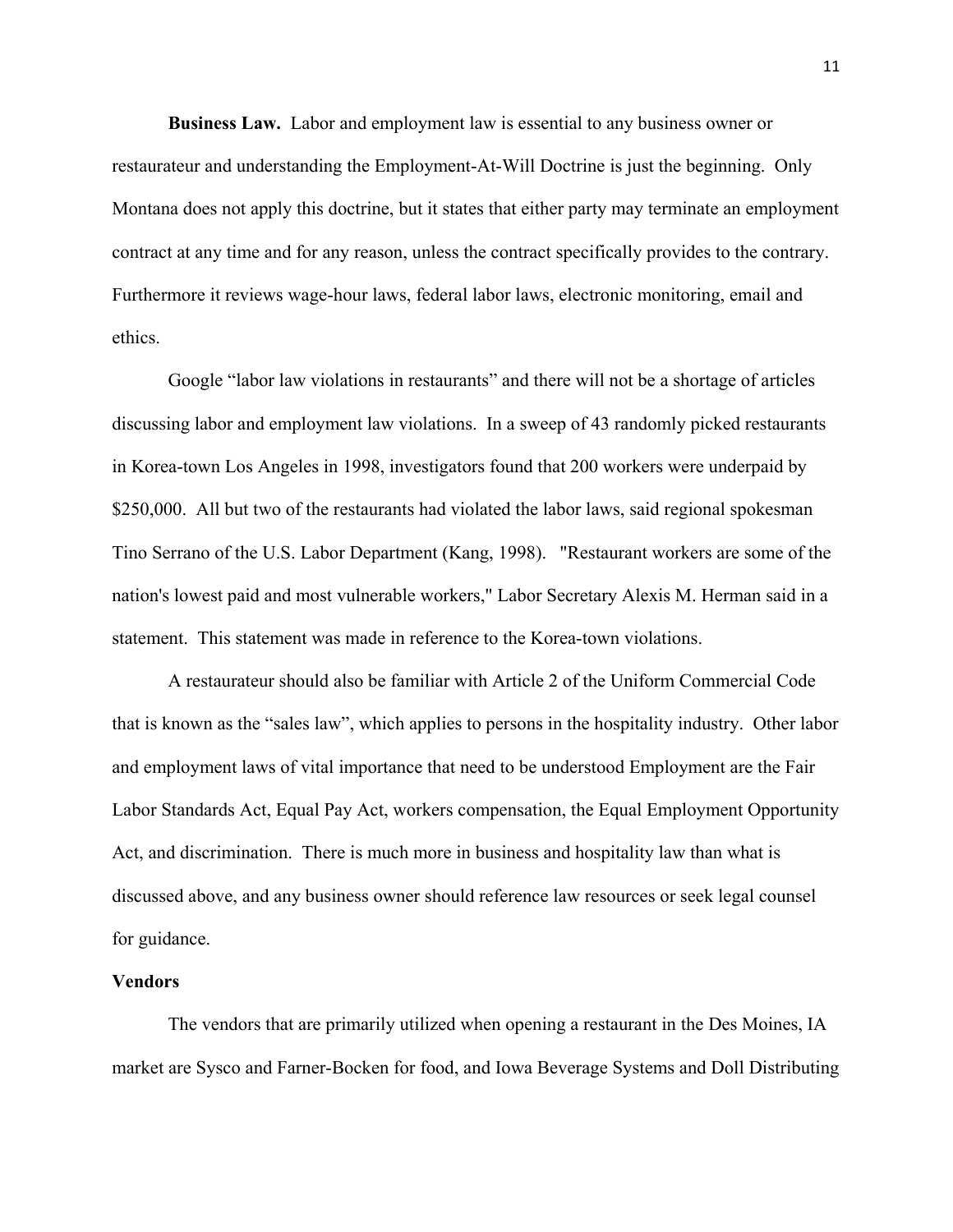for beer. There are numerous wine and liquor distributors, and in most cases, they all will earn the business of every restaurateur. Many restaurant start-ups seem to seek out auctions for the purchase of restaurant equipment, but Hockenburg-Rubin is a local, convenient, and quality provider of new equipment.

**Sysco.** Sysco is the global leader in selling, marketing and distributing food products to restaurants, healthcare and educational facilities, lodging establishments and other customers who prepare meals away from home. Its family of products also includes equipment and suppliers for the food service and hospitality industries (Sysco, 2011). There warehouse is located just a few miles north of Des Moines in Ankeny, Iowa. They are a quality supplier of meats, poultry, fresh produce, soups, spices, coffees and more, and they also offer a wide selection of food and restaurant supply products.

**Farner-Bocken.** According to their website, Farner-Bocken Company is a family owned and operated distributor of convenience and broadline food service products, serving Iowa, Minnesota, Wisconsin, Illinois, Missouri, Kansas, Oklahoma, Arkansas, Nebraska, Colorado, North Dakota, South Dakota, Wyoming, and Montana. They supply over 14,000 items in the categories of cigarettes, candy, snacks, tobacco, groceries, automotive, beverages, health and beauty, paper, ice cream, chemicals, supplies, and convenience foods. To their full-service restaurants and institutional foodservice customers they deliver produce, fresh and frozen meats, dairy, dry goods, appetizers, breads, pastries, desserts, canned goods, chemicals, paper, supplies, and smallwares. Their warehouse and distributing center is located in Carroll, located in northern Iowa. They are seen throughout the Des Moines hospitality and service industry as a top provider of quality products, they have outstanding sales people, and they do not require products to be purchased by the case.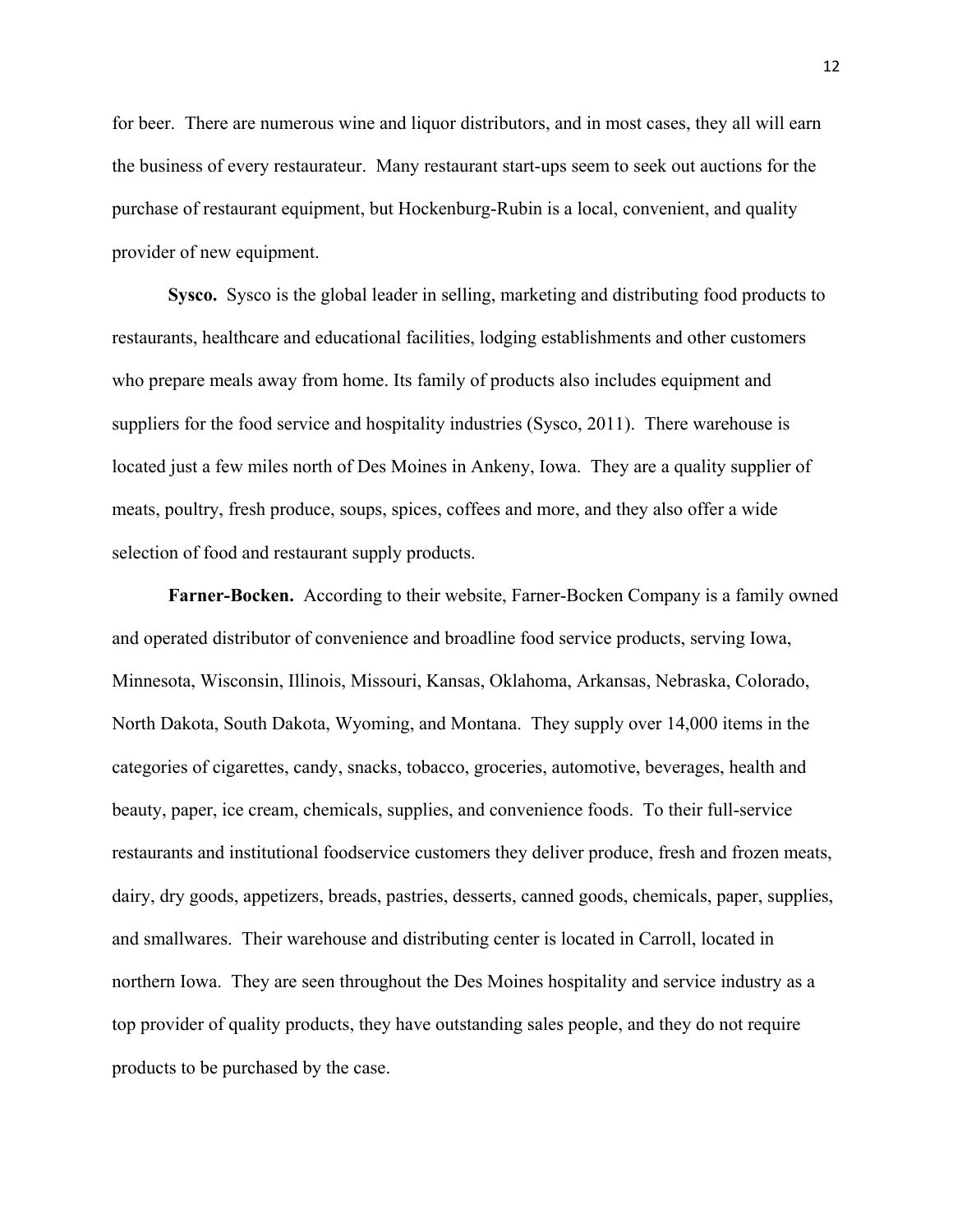**Iowa Beverage Systems.** Iowa Beverage Systems primarily deals with Miller Brands and they have a warehouse and distribution center located in Des Moines, IA. They have over 100 years of beer-industry experience and offer a very large variety of beer brands, which include Heineken, Guinness, and Boulevard. They are viewed in Des Moines as a superb distributor with exceptional sales people and quality beer offerings. Additionally, they service beer systems regularly and rotate stock to ensure their products are of the highest quality. They encourage the owners and managers to do these things, but if it does not get done, they will take care of this service at no charge.

**Doll Distributing.** Doll Distributing primarily deals with Anheuser-Busch products and Budweiser brands. Despite offerings such as Bud, Bud Light, they sell Samuel Adams, Goose Island, Michelob, and Corona products. They also specialize in the distribution and sales of Monster energy drinks. They are also centrally located out of Des Moines, IA.

**Equipment.** Hockenburg-Rubin is a restaurant equipment and supply company located in Des Moines and has been in business since 1938. They are a one-stop-shop for any restaurateur hoping to purchase new equipment and supplies.

Other notable equipment companies in the Des Moines area are Bolton  $\&$  Hay, and Martin Bro's. Larger companies such as Edward Don & Company, and Dot products have salesman in the area, but price sometimes does not outweigh convenience, or the quality of the sales person. Local suppliers take pride in having excellent sales men and women that work hard to maintain great relationships and keep the businesses buying local.

#### **Marketing and Website Design**

**Marketing.** To maximize potential for restaurant success a restaurateur must execute vast marketing efforts. They must advertise their business through public relations activities,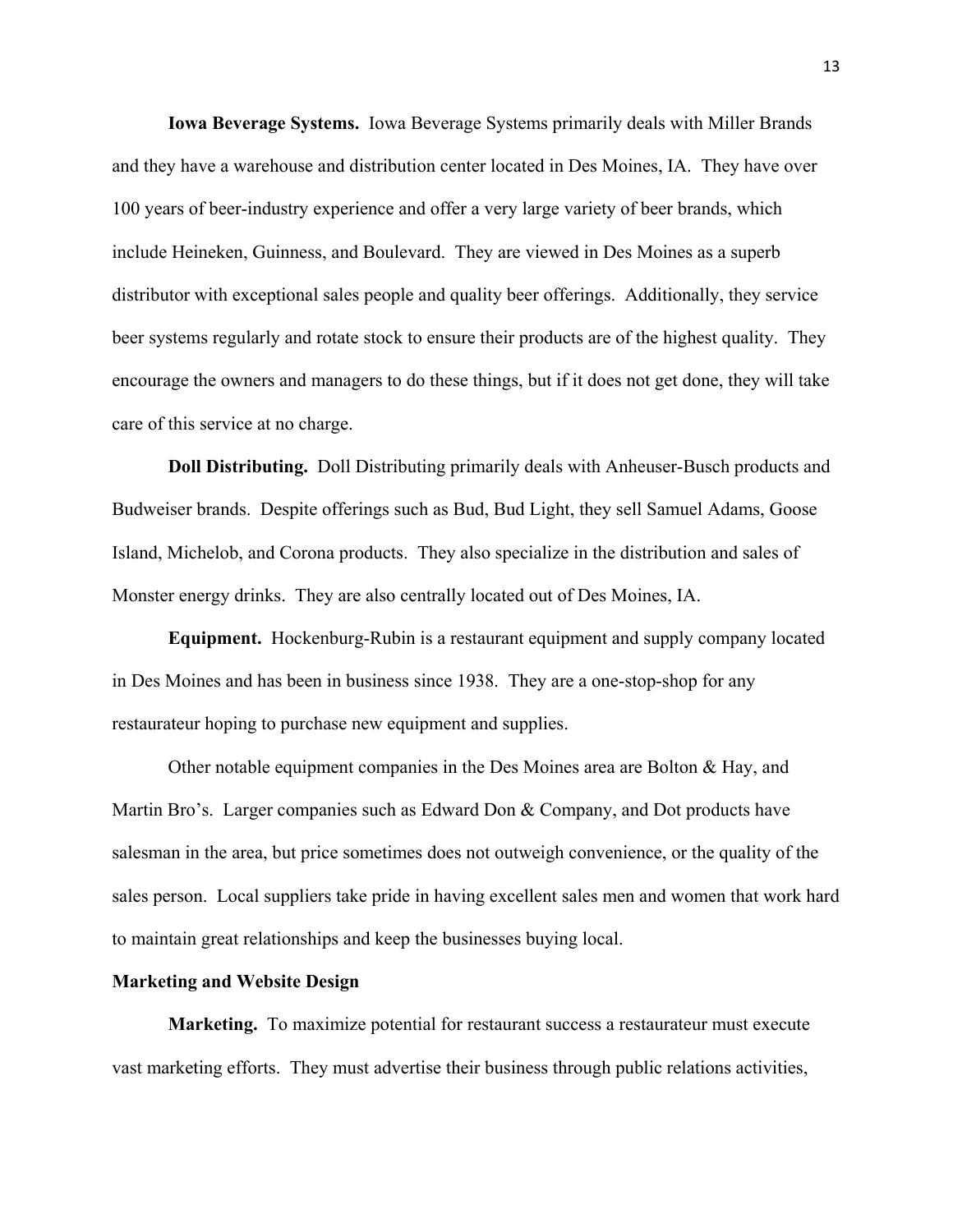newspaper ads, television, radio ads, in-house, and online. Marketing must be done in-house on the menus, in the restrooms, the parking lot, or wherever there are opportunities to increase patronage.

The marketing plan is mainly an outline of the basic and the most important part of the business. A marketing plan will detail the way in which a business owner is going to promote their business, and also how to promote high standards of customer service. It is very important to have a marketing plan in place, as this will enable one to stay focused (Hansen, 2010).

**Website Design***.* When designing for the web it is important to first understand that companies and software these days make it easy for business owners to create cost-efficient, simple websites that can market their product or service effectively. When hiring a company, owners should fully understand what they want from a website and what the users/viewers want. McClelland, Eismann, Stone, and Broback, (2000) discuss the importance of understanding layout, speed, ease of operation, buttons, viewing and designing left to right or up or down, and most importantly the ease of navigation.

Much like planning and preparation for a restaurant, web design needs planning and preparation in order to put out a successful product. Making a website easy to navigate by maximizing access and minimizing clicks will ensure happy users. By always thinking about how a user will react to change or addition, one can design a site that appeals to them, and get feedback in the early stages from family and friends to test out how well the website is designed (Spjut, 2010). Beyond this, if a company is utilized in creating a website, proper communication is necessary in order to eliminate any problems that may take place in the production of the site, which could eventually lead to a delay in launching an extremely vital marketing tool such as a website. Proper communication should lead to a timely launch, and then announcement of the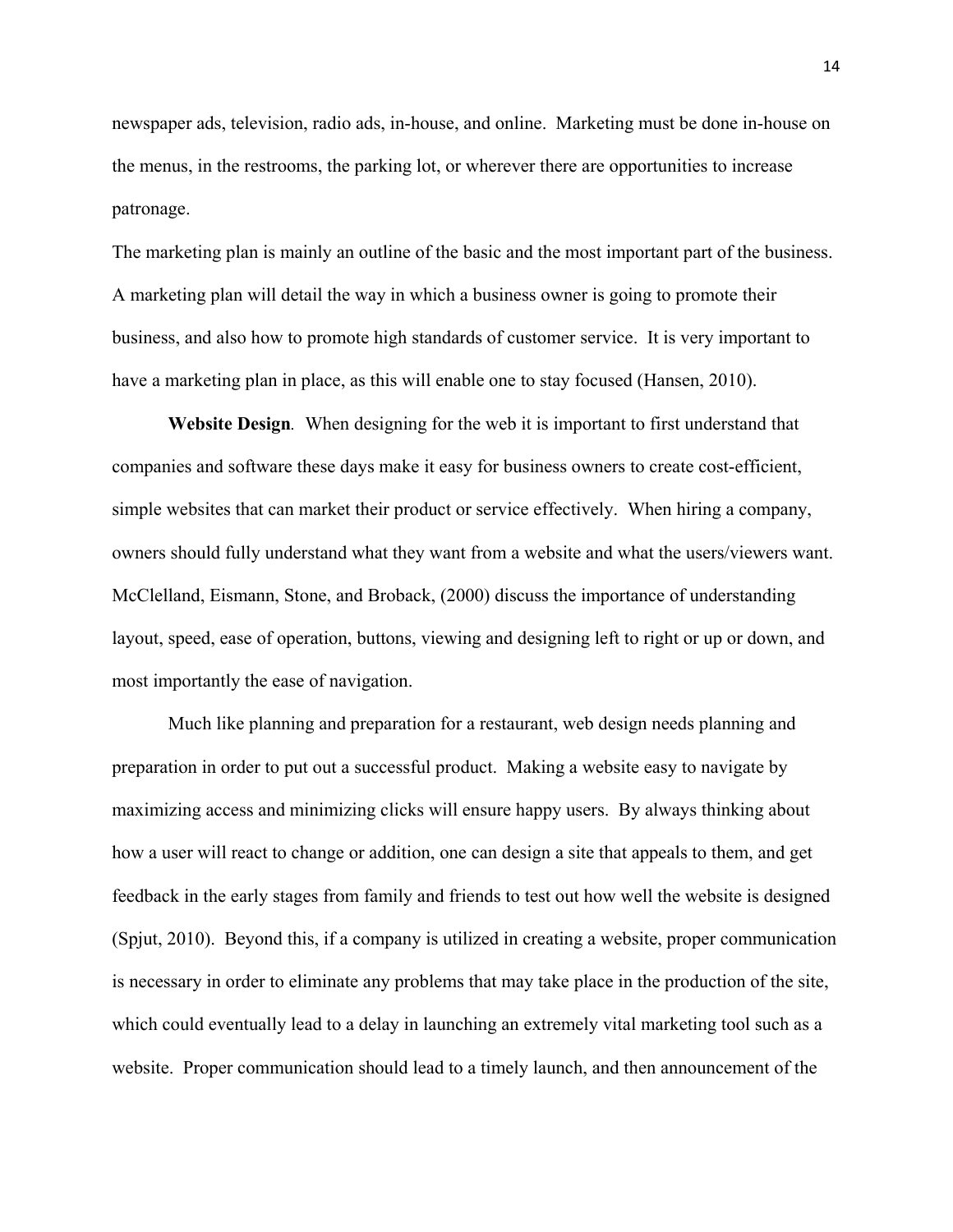website through emailing friends, creating a Facebook page, having a Twitter account, and distributing old fashion business cards with a URL address, will ensure more eyes get to the website (Lilley, 2011).

A website needs to be created and designed attractive enough to keep customers/users coming back. An effective website is going to have great layout and design, the right amount of text, pictures and sound, user-to-user communication (e.g. chat rooms, blogs), other links, and Ecommerce capable. Additionally, revenue can be generated through online advertisements but this is a slippery-slope, as this may deter users from further navigating or ever coming back.

#### **Summary**

Restaurants and restaurateurs come and go, but through proper planning and preparation and the drive and commitment to the business, success is almost certain.

Like anything else, a person gets out of it what they put into it, and knowledge is power. An educated restaurateur with ample resources on-hand to utilize and reference, can more easily put thoughts to paper, create a great business plan, open a restaurant that is sure to succeed, and will own and operate an ethically sound and thriving business.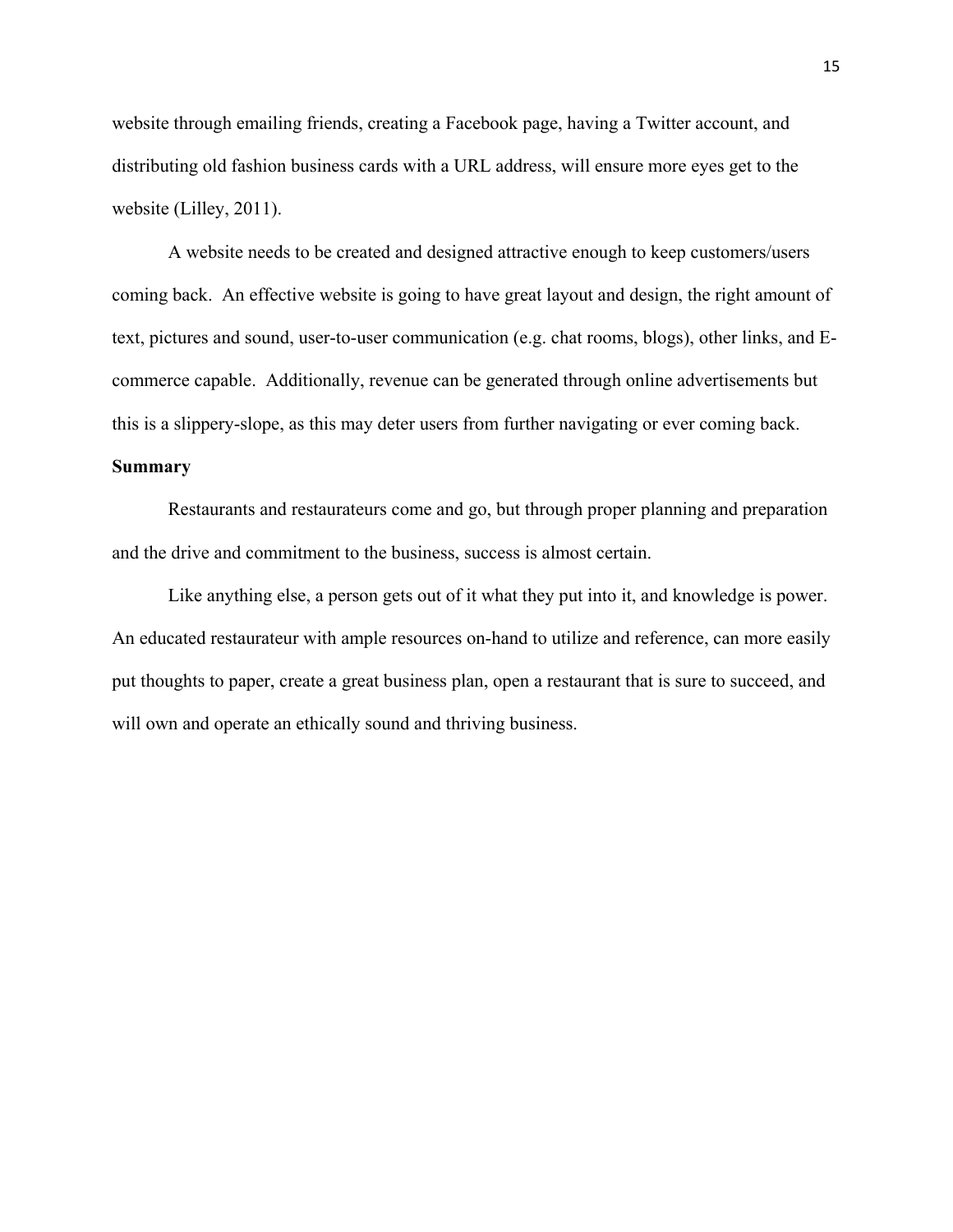# **1st Street Diner and Nightclub**

(tentative name based on location)

by

**Ardor Hospitality Management, LLC**

Address to be determined Des Moines, Iowa Phone number to be determined *[www.1ststreetdandn.com](http://www.1ststreetdandn.com/) (tentative)*

> **Brian Deets, Founder** *Plan Prepared July 2011* by the Founder

> > Copy 2 of 6

*This confidential summary has been prepared for those wishing to establish a business relationship with Ardor Hospitality Management, LLC. By accepting a copy of this document, the recipient agrees not to reproduce it in whole or in part, not to use it for any other purpose, and not to disclose any of its contents to third parties without written permission of Ardor Hospitality Management, LLC. This document is a summary. It is furnished for information purposes only. No representation or warranty is made by Ardor Hospitality Management, LLC or any other entity as to the accuracy or completeness of such information, and nothing contained in the summary is, or shall be, relied on as a promise or representation to the future.*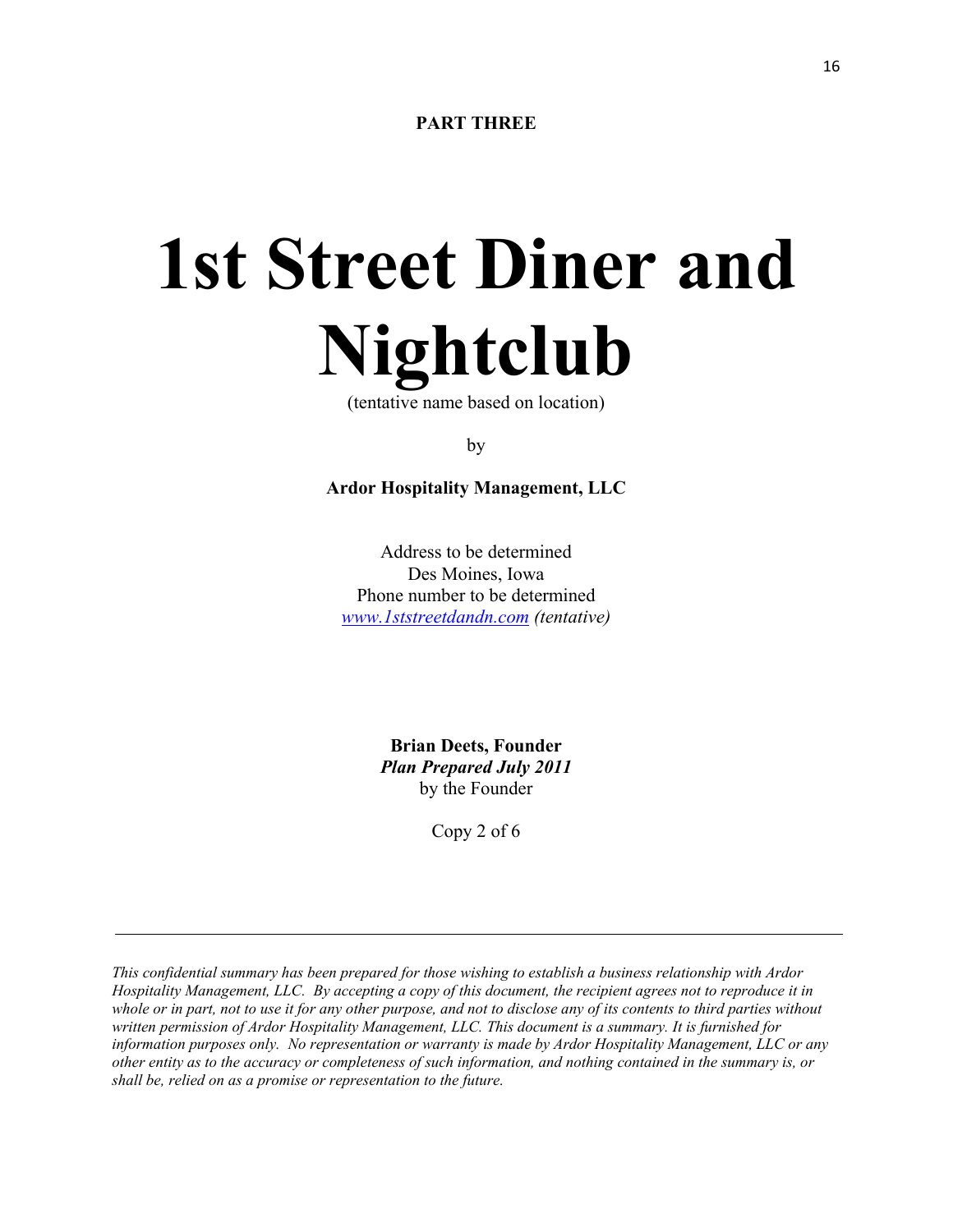#### **EXECUTIVE SUMMARY**

### **1st Street Diner and Nightclub**

Founded by Brian Deets, a respected member in the central Iowa hospitality community, Ardor Hospitality Management is a new hospitality management firm that will open its first concept, 1st Street Diner and Nightclub, in the spring of 2012. It will provide hospitality services in the areas of food, beverage, and live entertainment. 1st Street Diner and Nightclub will be located within the growing downtown Des Moines community at a location yet to be determined.

*The business plan is available from the author.*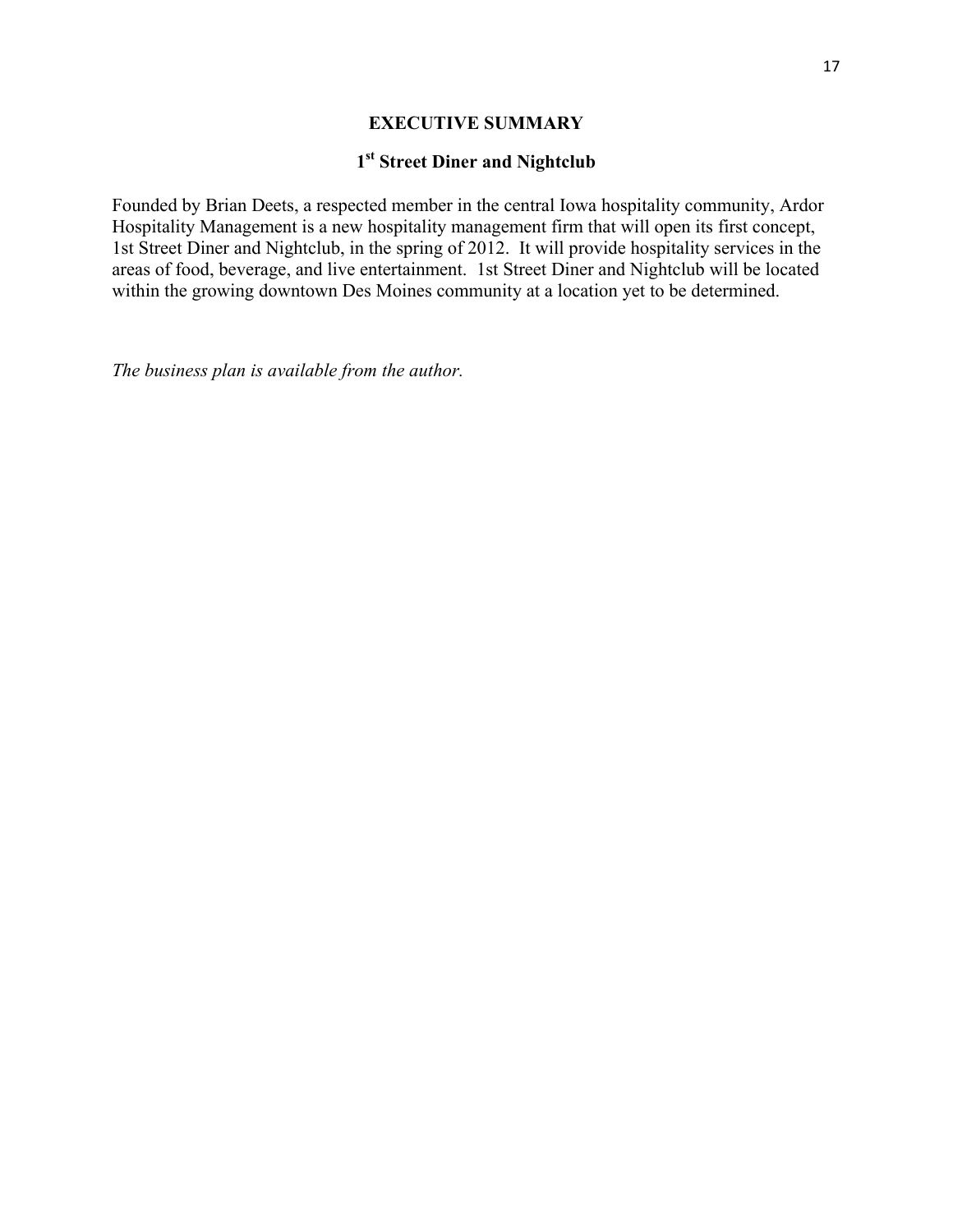#### **References**

- Black, K., & Wilborn, C. (2003)*.* What are the different types of survey research? *WiseGEEK.com.* Retrieved from http://www.wisegeek.com/what-are-the-different-typesof-survey-research.htm
- Clarkson, K., Miller, R., Jentz, G., & Cross, F. (2004). West's business law, 9<sup>th</sup> ed. *Labor and employment law & employment discrimination* (pp.647-691). Mason, Ohio: Thomson, South-Western
- Cox, H. (2008). Business start-up: the importance of research. *EzineArticles.com.* Retrieved from http://ezinearticles.com/?Business-Start-Up---The-Importance-of-Research&id=1058519
- Dengler, M. (2010). Qualitative vs. quantitative. *The Research Bunker.* Retrieved from http://rmsbunkerblog.wordpress.com/2010/12/21/qualitative-quantitative-marketresearch-syracuse/
- Dittmer R., & Desmond Keefe III, J. (2006). Principles of food, beverage, and labor cost controls, 8th ed. *Food production control: portions & quantities* (pp. 173-238). Hoboken, New Jersey: Wiley & Sons Inc.
- Downtown Community Alliance. (2011). Just a few interesting little tidbits. Retrieved from http://www.downtowndesmoines.com/i\_want\_to\_know\_whats\_new/facts.php

Dun & Bradstreet (2001). 19th annual small business survey. *INC magazine.* Retrieved from http://www.sunbeltaustin.com/home/professionalarticles/smid/1597/articleid/387/reftab/3175/t/why-do-people-go-into-business.aspx

Farner-Bocken Company. (2011). The Farner-Bocken company. Retrieved from http://mrc.farner-bocken.com/fbpublic/index.html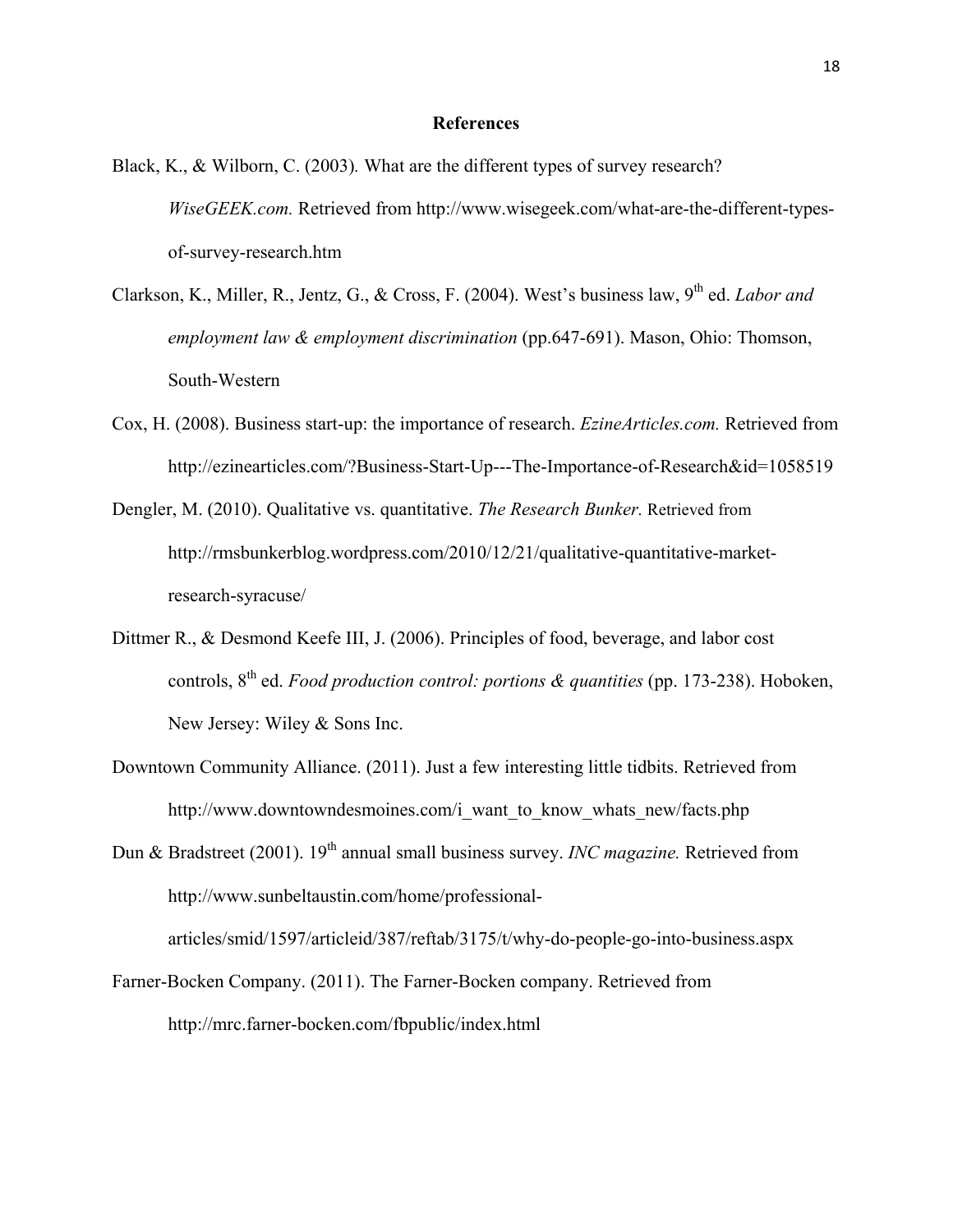Iowa Workforce Development. (2011). Labor force summary: January-June. *The greater des moines partnership.* Retrieved from http://www.desmoinesmetro.com/pdfs/June%202011%20labor%20force%20summary%2 0metro.pdf

- Kang, C. (1998, August 22). 41 restaurants violated labor laws. *Los Angeles Times.* Retrieved from *http://articles.latimes.com/1998/aug/22/local/me-15443*
- Lilley, S. (2011). How to announce the launch of a website. *Ehow.com.* Retrieved from http://www.ehow.com/how 6310996 announce-launch-website.html
- Nessel, J. (2011). Is your menu working for you or against you?, *Restaurant Resource Group.* Retrieved from http://rrgconsulting.com/menu\_engineering.htm
- Parsa, H.G., Self, J., King, T., & Njite, D. (2005). Why restaurants fail. *Cornell University, 46,(3),* 304-322. Retrieved from http://www.econ.ucsb.edu/~tedb/Courses/Ec1F07/restaurantsfail.pdf
- Palo Alto Software (2009). Business Plan Pro, 15<sup>th</sup> ed. *Palo Alto Software*. Retrieved from www.paloalto.com
- Paulson, E. (1995). The complete idiot's guide to starting your own business. *Starting with you and the business plan & establishing the framework of the business* (pp. 1-97). New York, NY: Alpha Books
- Pavesic, D. (2011). Boost productivity to control labor costs. *Restaurant Resource Group.*  Retrieved from http://www.rrgconsulting.com/restaurant\_labor\_cost\_controls.htm
- Rashwan, E. (2009). Restaurant data: sop and training guide. *Articlebase.com.* Retrieved from http://www.articlesbase.com/training-articles/restaurant-data-sop-and-training-guide-1391785.html